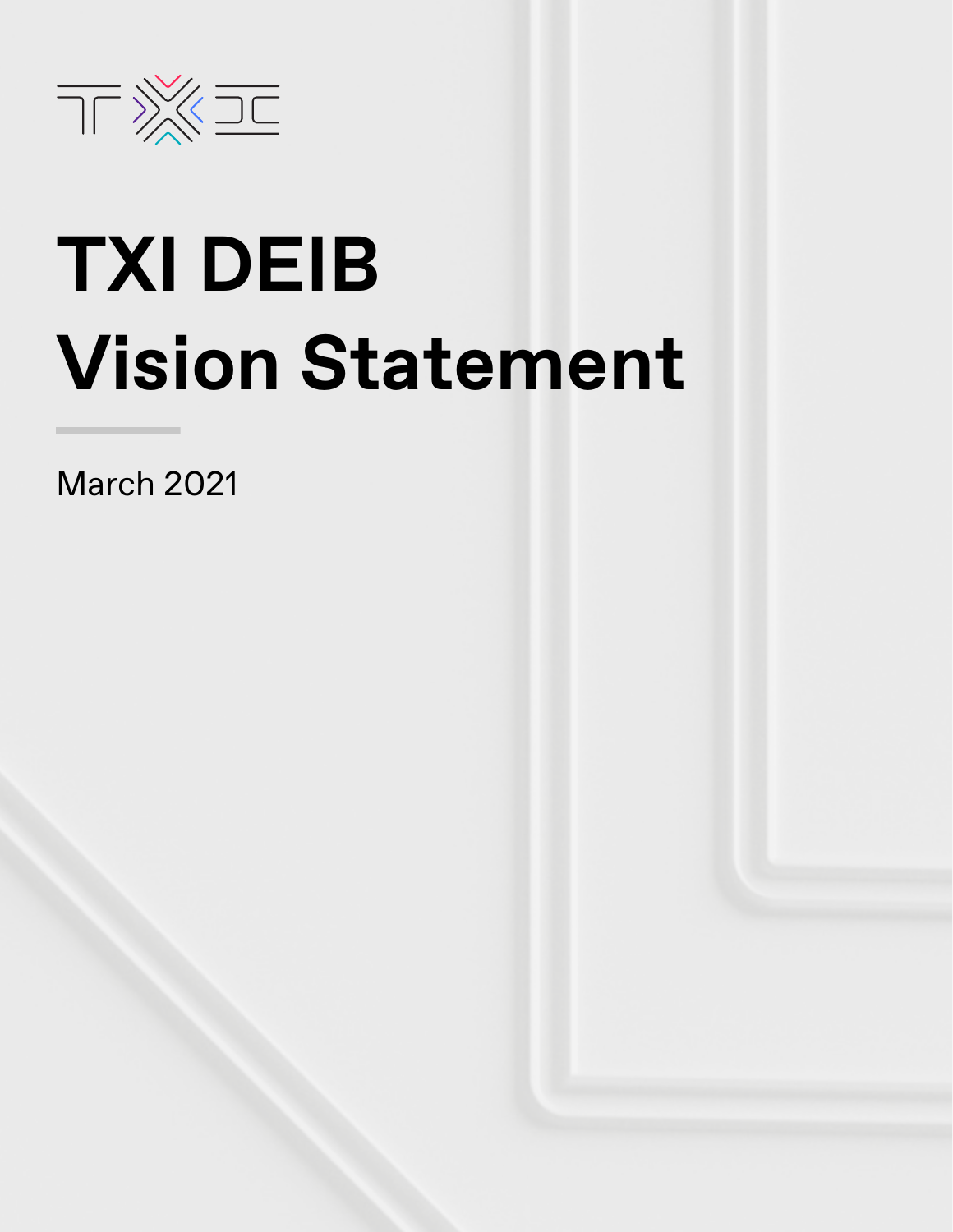## **Diversity, Equity, Inclusion and Belonging at TXI**

### **Why We Do What We Do**

At TXI our product is our people. To deliver the best solutions we need positive, inclusive environments with as much diversity in the room as possible. We need to be able to learn from each other. We also believe that to be seen for who you are — and to have the opportunity to feel a sense of belonging — is a universal human need. We believe it is our responsibility and duty to create the conditions for belonging for every team member and a space where they can bring their authentic selves to work. **That's why we're working to create an environment that is inclusive for everyone.**

To start, that means understanding what diversity, equity, inclusion and belonging mean at TXI. The first step is ensuring we are all using the general words in the same way.

- **Diversity** refers to who is in the room and how many different social identity groups are represented.
- **Equity** provides equitable access based on the needs of oppressed groups to resources and recognizes the individual needs of groups that have been historically exploited, for example, Black and Indigenous people of color within the context of the US.
- **If inclusion** is our responsibility to welcome others and provide tangible support for their diverse needs so that all are able to participate meaningfully.
- **Belonging** is about building community, specifically making people feel that they belong by leveraging, valuing and celebrating all that they are. This means accepting that belonging takes on different meanings for different people, and being curious about how to engage with their needs.

We understand that to embody these definitions as an organization, we all have to recognize our unearned privilege and power, hold each other accountable, and distribute that power equitably. We're in this together; to make DEIB happen at TXI, each and every one of us has to begin a process of unlearning, uplifting and supporting each other, and working against being complicit in white supremacy. That's why we expect all of us to actively embrace and uphold our guiding principles and tangible practices around DEIB.

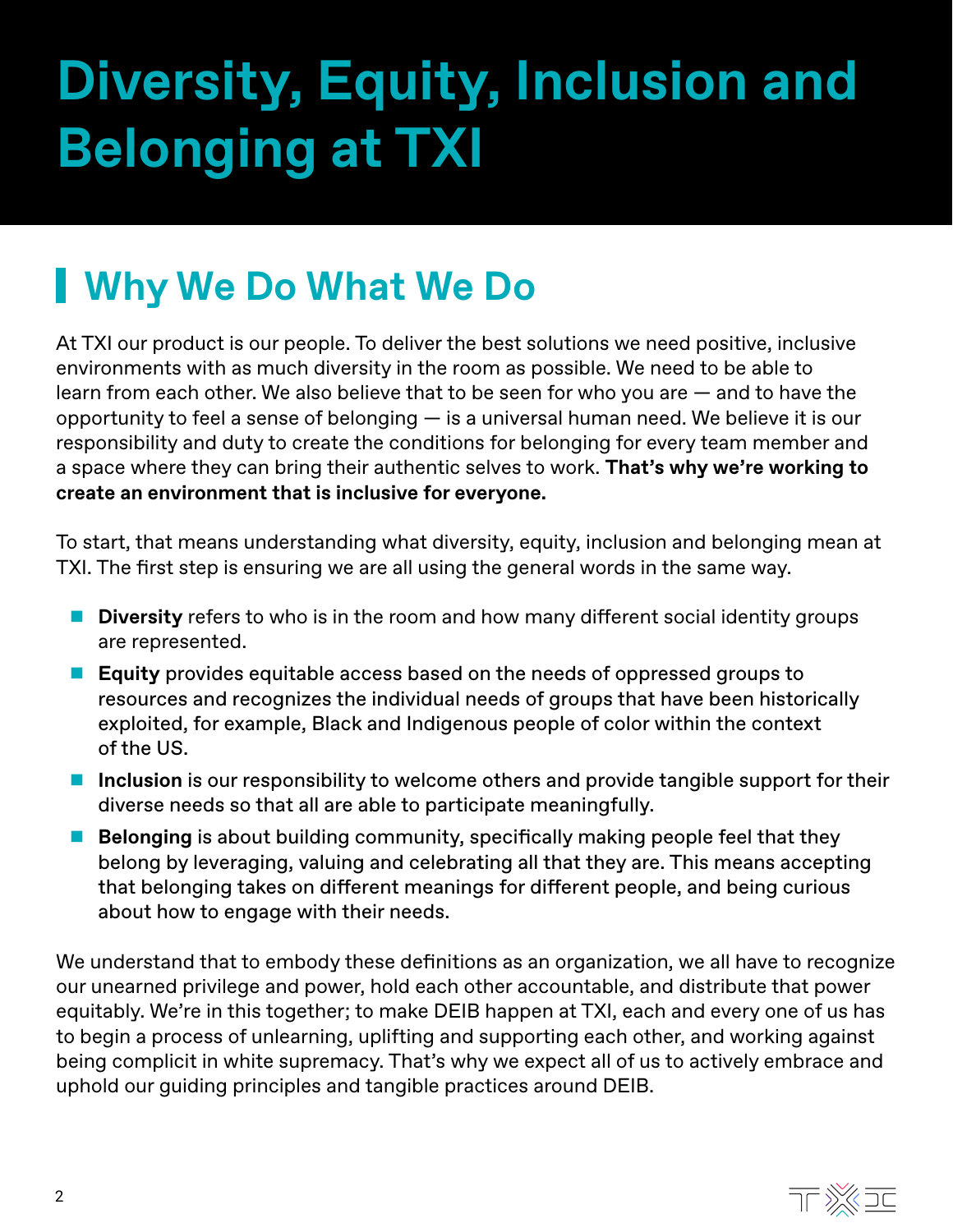| Term:     | <b>We Strive To:</b>                                                                                                                                                                                                                                                                                                                                                                                      | <b>We Refrain From:</b>                                                                                                                                                                                                                                                                                                                     |
|-----------|-----------------------------------------------------------------------------------------------------------------------------------------------------------------------------------------------------------------------------------------------------------------------------------------------------------------------------------------------------------------------------------------------------------|---------------------------------------------------------------------------------------------------------------------------------------------------------------------------------------------------------------------------------------------------------------------------------------------------------------------------------------------|
| Diversity | Actively seek diverse<br>input and opinions<br>beyond our own<br>(Individual)<br>Open ourselves to<br>occasional conflict<br>and non-resolution<br>(Individual)<br>Understand and value<br>who is in the room<br>(Individual, Team)<br>Listen and<br>ask questions<br>(Individual, Team)<br>Embrace a culture of<br>feedback and be willing<br>to engage in healthy<br>conflict with each<br>other (Team) | Clinging to habits that<br>promote affinity hiring<br>and affinity bias, such<br>as a past emphasis on<br>"Culture Fit" vs "Culture<br>Add" (Individual, Team)<br>Tolerating<br>oppressive language,<br>microaggressions, or<br>behaviors that exploit<br>power disadvantages<br>based on social identity<br>(Individual, Team,<br>Company) |
| Equity    | Work through an<br>anti-racism lens<br>and prioritize<br>disability justice and<br>environmental justice<br>(Individual, Team,<br>Company)<br>Acknowledge<br>differences and<br>understand how<br>that plays out<br>in interpersonal<br>relationships/team<br>dynamics (Individual)<br>Create equitable,<br>accessible resources<br>(Team, Company)                                                       | Asking for others to<br>assimilate or conform<br>to our ways of being<br>(Individual, Team,<br>Company)<br>Creating inequity by<br>not documenting<br>the organizational<br>history, process, or<br>policy, so that the<br>people who have been<br>here the longest can<br>maintain their power<br>over decision-making<br>(Company)        |

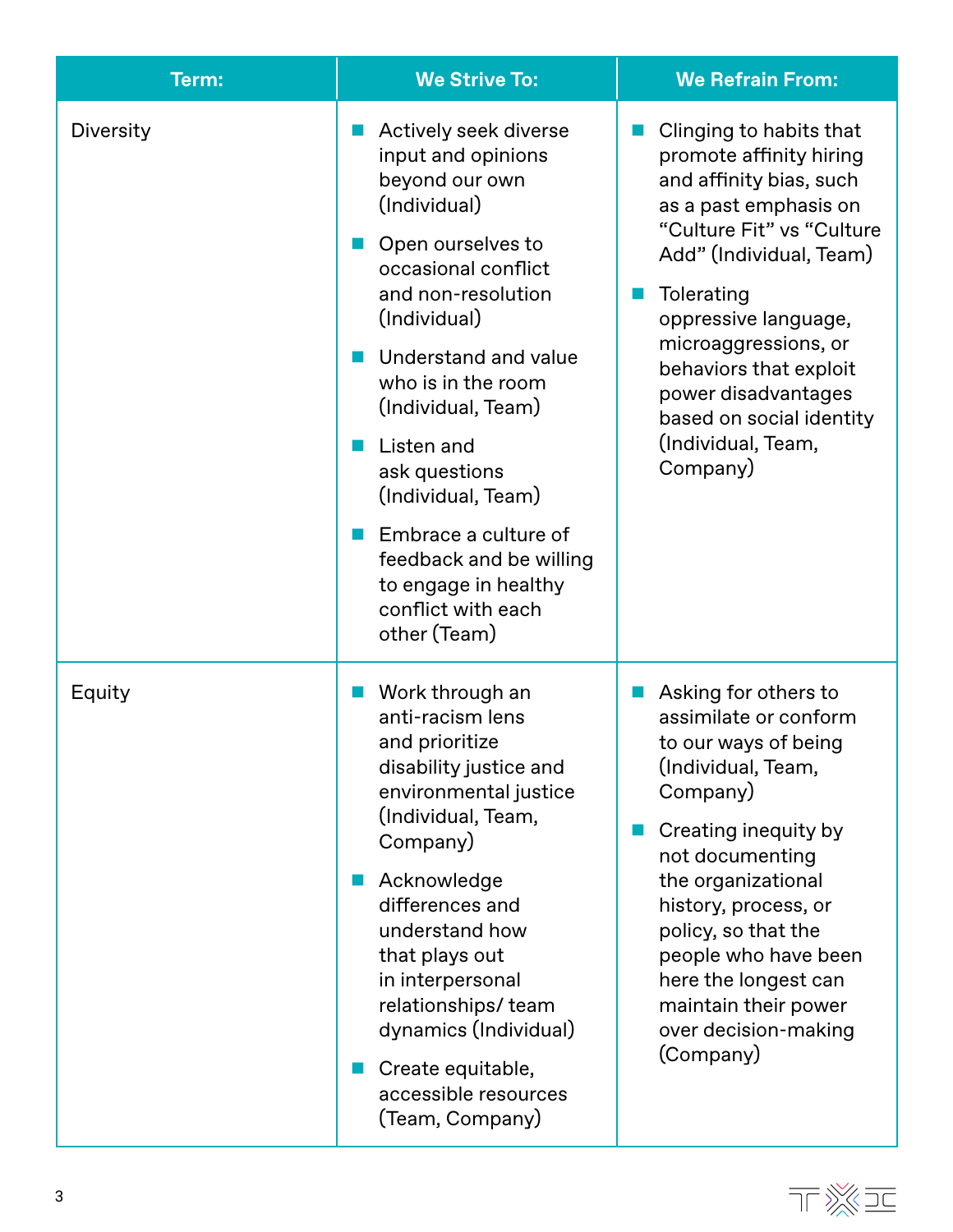| Term:     | <b>We Strive To:</b>                                                                                                                                                                                                                                                                                                                                          | <b>We Refrain From:</b>                                                                                                                                                                                                                                                                                        |
|-----------|---------------------------------------------------------------------------------------------------------------------------------------------------------------------------------------------------------------------------------------------------------------------------------------------------------------------------------------------------------------|----------------------------------------------------------------------------------------------------------------------------------------------------------------------------------------------------------------------------------------------------------------------------------------------------------------|
| Equity    | Hold ourselves to social<br>goals, not just profit<br>goals (Company)<br>Make DEIB core to<br>our company strategy<br>(Company)<br>Set meaningful<br>metrics to chart DEIB<br>progress, while also<br>understanding metrics<br>are not the be-all<br>and end-all of the<br>work (Company)<br>Strive to work within<br>anti-oppressive<br>structures (Company) | "Worshiping the written<br>word" as a trait, over<br>the ability to iterate and<br>grow, especially when<br>documentation creates<br>harm (Company)                                                                                                                                                            |
| Inclusion | Challenge ourselves to<br>listen and learn from<br>others (Individual)<br>Use Brené Brown's<br>rumbling framework<br>for discussions and<br>conversations including:<br>O Leaning into<br>vulnerability<br>O Staying curious<br>and generous<br>$\circ$ Sticking with the<br>messy middle<br>of problem<br>identification<br>and solving                      | Favor one style of group<br>over others<br>(Individual, Team)<br>Avoid difficult<br>conversations for<br>the sake of<br>artificial harmony<br>(Individual, Team)<br>Make decisions about<br>the employee, customer<br>and community<br>experiences without<br>involving them<br>(Individual, Team,<br>Company) |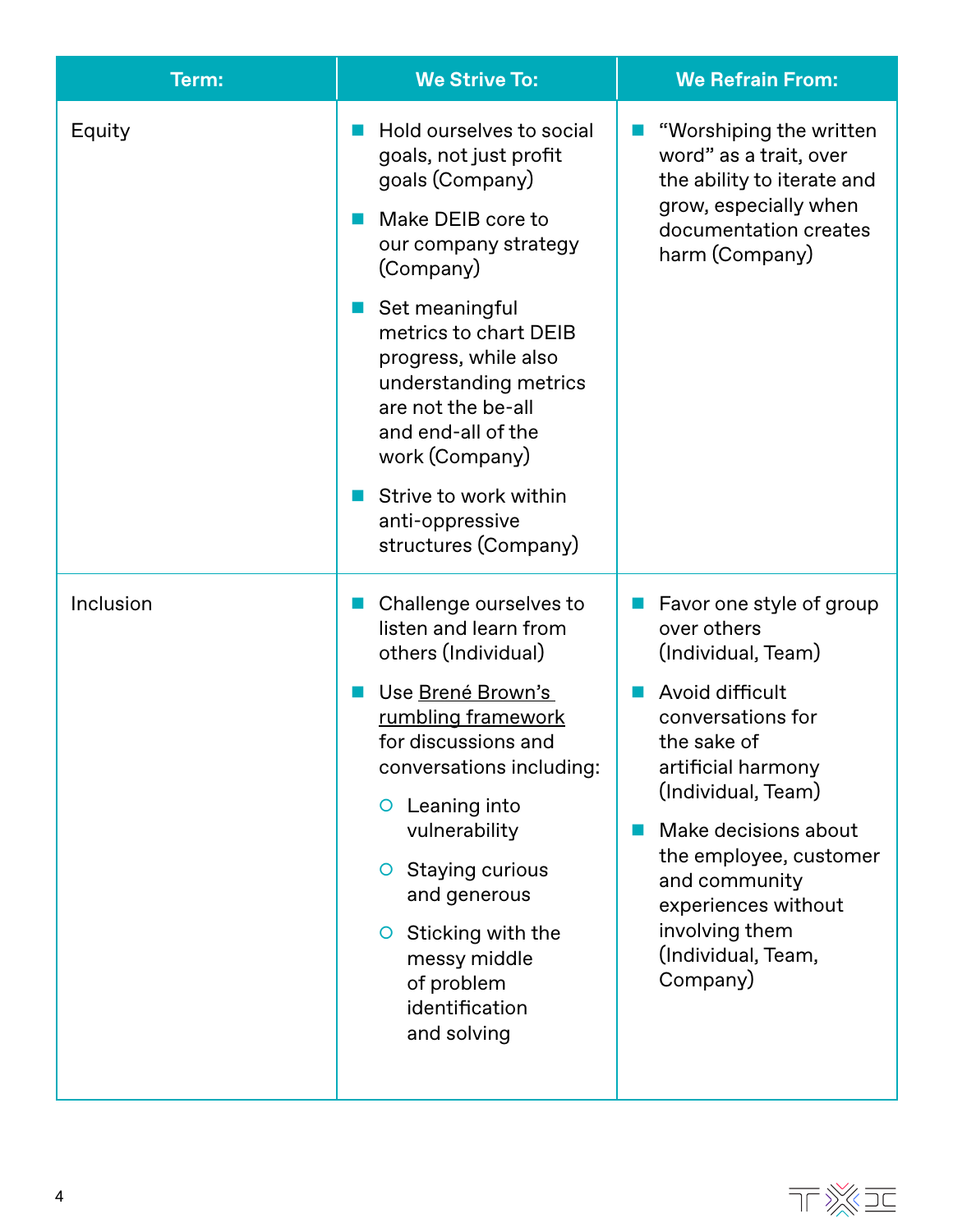| Term:     | <b>We Strive To:</b>                                                                                                                                                                   | <b>We Refrain From:</b>                                                                             |
|-----------|----------------------------------------------------------------------------------------------------------------------------------------------------------------------------------------|-----------------------------------------------------------------------------------------------------|
| Inclusion | Taking breaks and<br>$\circ$<br>circling back<br>when necessary                                                                                                                        |                                                                                                     |
|           | O Fearlessly owning<br>our parts                                                                                                                                                       |                                                                                                     |
|           | $\circ$ Listening with the<br>same passion with<br>which we want to be<br>heard (Individual)                                                                                           |                                                                                                     |
|           | Strive to foster group<br><b>STAR</b><br>environments and<br>rituals that invite in<br>multiple marginalized<br>- and multiply<br>marginalized - people<br>(Team)                      |                                                                                                     |
|           | Create welcoming<br>$\mathbb{R}^n$<br>spaces that include<br>practices of<br>non-judgement,<br>non-attachment and<br>overall awareness about<br>what may intimidate<br>(Team, Company) |                                                                                                     |
| Belonging | Provide onboarding<br>that promotes the<br>feeling of belonging                                                                                                                        | Engage in<br>non-reciprocal<br>relationships (Individual)                                           |
|           | (Team. Company)<br>Share our truth, story<br>ш<br>and perspective<br>(Individual)                                                                                                      | Only ask some people<br>to adapt to different<br>cultural contexts<br>(Individual, Team)            |
|           | Model openness and<br>vulnerability (Individual)                                                                                                                                       | Withhold disclosable<br>company information or<br>resources on the basis<br>of difference (Company) |

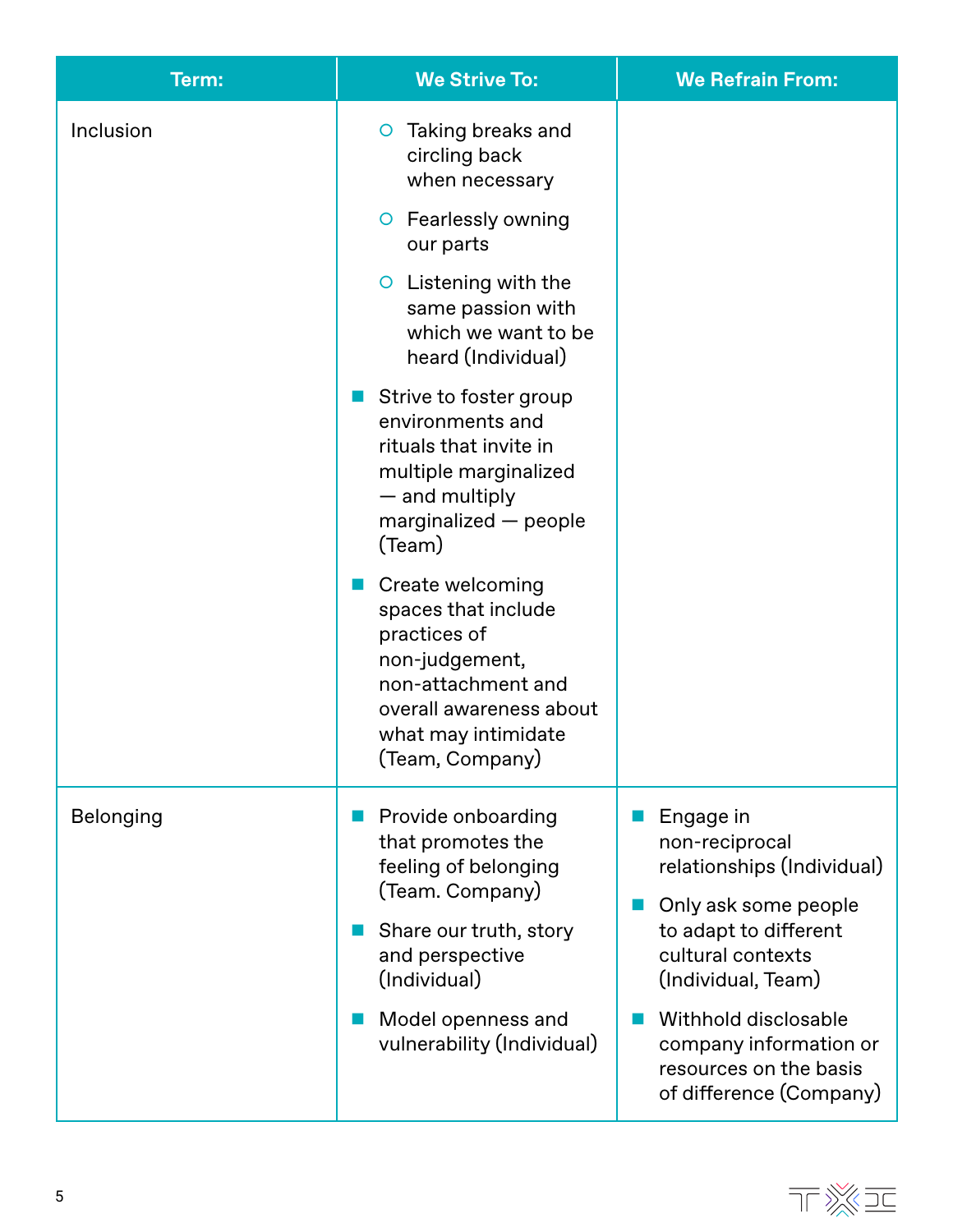| Term:            | <b>We Strive To:</b>                                                                                                                                                       | <b>We Refrain From:</b> |
|------------------|----------------------------------------------------------------------------------------------------------------------------------------------------------------------------|-------------------------|
| <b>Belonging</b> | Approach problems<br>collaboratively<br>(Individual, Team,<br>Company)<br>Ensure individuals feel<br>valued and validated in<br>their teams (Individual,<br>Team, Company) |                         |

Our DEIB team is dedicated to supporting us as we shift from creating awareness to creating sustainable practices. They ensure we are creating as many opportunities as possible for everyone in the organization, advocating for the incorporation of ongoing DEIB education into the fabric of our culture, creating transparency and clarity around information so it is available to all members of the organization, and putting in structures that allow for equitable access to growth and advancement.

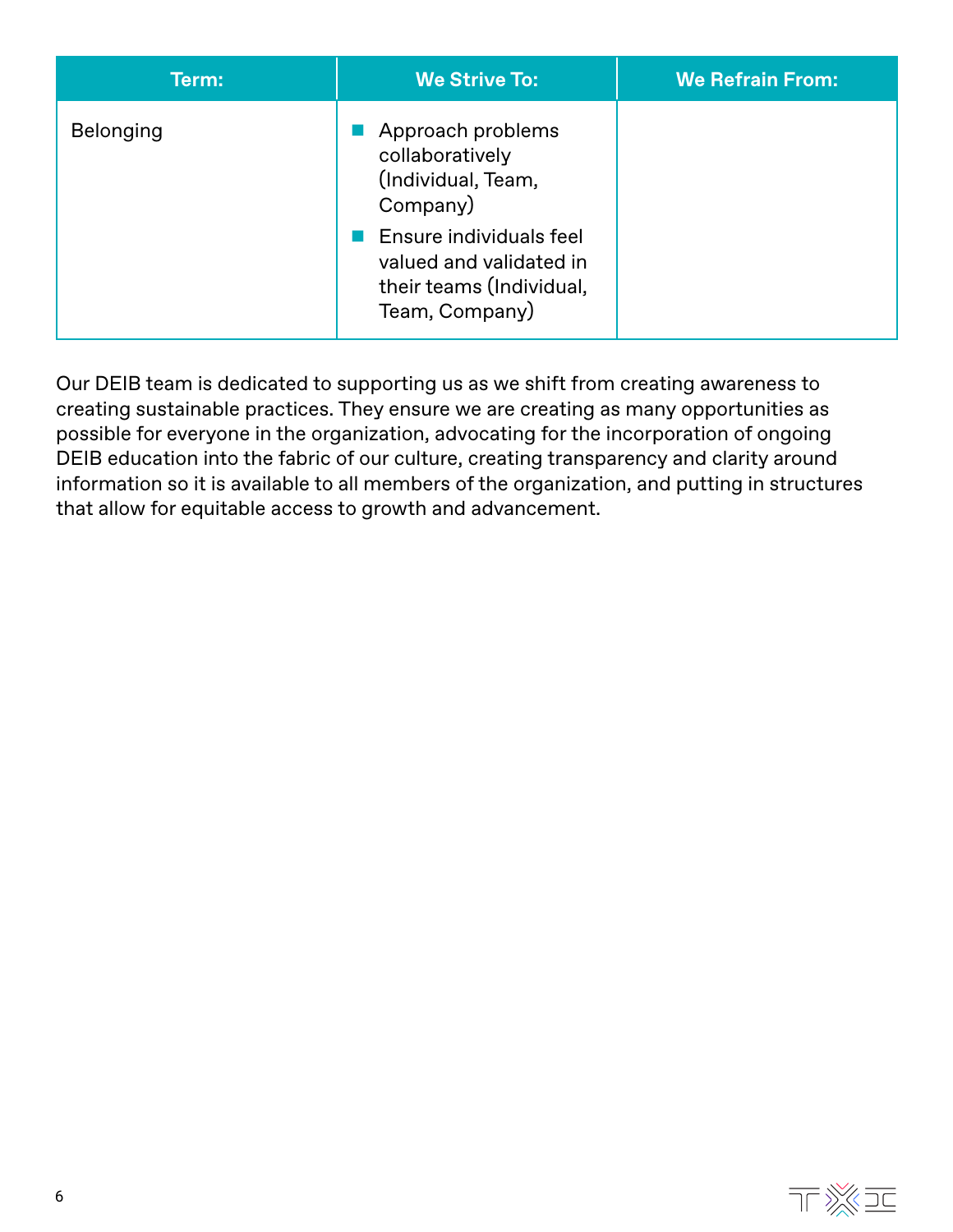## **Our Guiding Principles**

## **How We Enact DEIB**

The following principles and practices have been developed based on collaborative input from our leaders, DEIB team members, various members of the organization and our DEIB consultants. We welcome your feedback.

#### **Principle #1: We promote inclusion in the workplace by understanding the people both inside and outside our community.**

We help companies build transformational products. Those products are used by all types of people. The more we reflect on that audience, the better we'll be at doing our job. That's why we focus so much on diversity of social identity groups and enacting practices that promote equity to support them.

Specifically, whenever we make decisions, we ask who will be impacted by them. We invite those who will be impacted to have a voice in the room. We know that sometimes we will miss who is impacted, which is why we collaborate with the DEIB team and ask ourselves who we are missing, to determine both who is impacted and how to include them.

#### **Principle #2: We strive for continuous improvement and share our progress.**

When it comes to DEIB, continuous improvement is about developing a process and structure for talking about DEIB initiatives. We aim to document what we plan to do, how we'll do it and the results. We solicit feedback on our DEIB work and we use data to measure its impact. We define a clear workflow and share it within our organization.

#### **Principle #3: We value constant learning and teaching.**

We are always enriching our DEIB vocabulary and understanding by hosting ongoing education programs and bringing in outside DEIB educators. It's our responsibility to be constantly learning more about the space, especially as new ideas emerge. It is equally important to teach what we've learned, and we celebrate when our own team members facilitate our DEIB education.

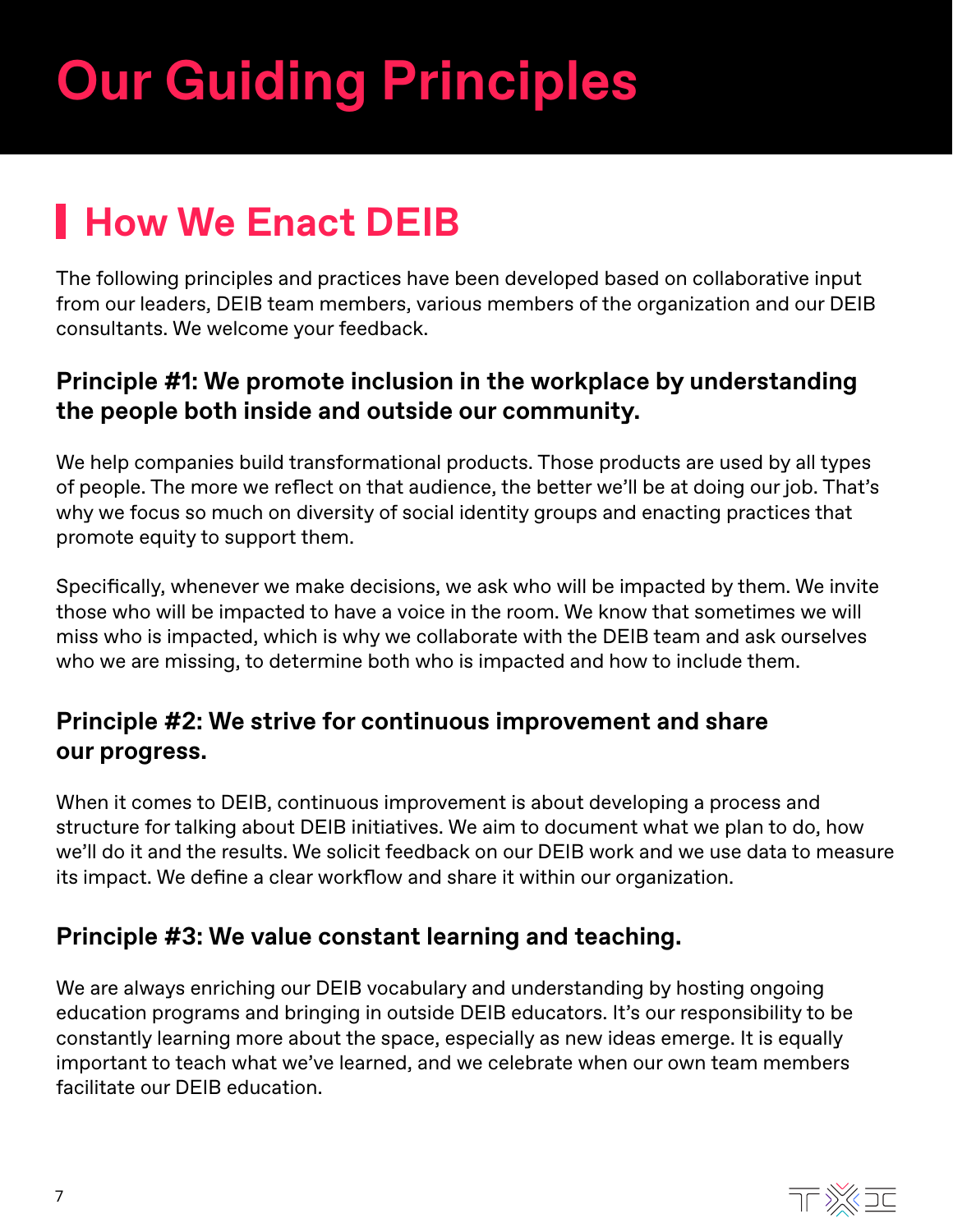#### **Principle #4: We know the "why" behind our DEIB investments.**

We understand that DEIB is about more than the community we are building at TXI. We all see the impact that inequity has around us socially and honor the social justice implications behind the work that we do within our organization.

That means we feel a responsibility to take our high-level understanding of DEIB and translate it into pragmatic initiatives with actionable steps we can take toward the change we want to see organizationally.

When we put resources into anything, we need to know why. Before we launch initiatives, we consciously and intentionally discuss why they are important right now and what we are looking to accomplish when they succeed.

#### **Principle #5: We make the implicit explicit.**

We believe that equal access to information is the cornerstone of DEIB. We commit to identifying what beliefs, ideas, processes and practices are implicit and making them explicit so that everyone can understand, engage and/or utilize them.

#### **Principle #6: We allow space for curiosity and imperfection.**

We understand that not all members of the TXI team have the same exposure, learning and experience with diversity, equity, inclusion and belonging. We embrace and encourage curiosity on these issues, and go out of our way not to shame those who are still learning. We recognize we will all make mistakes and that imperfection is natural.

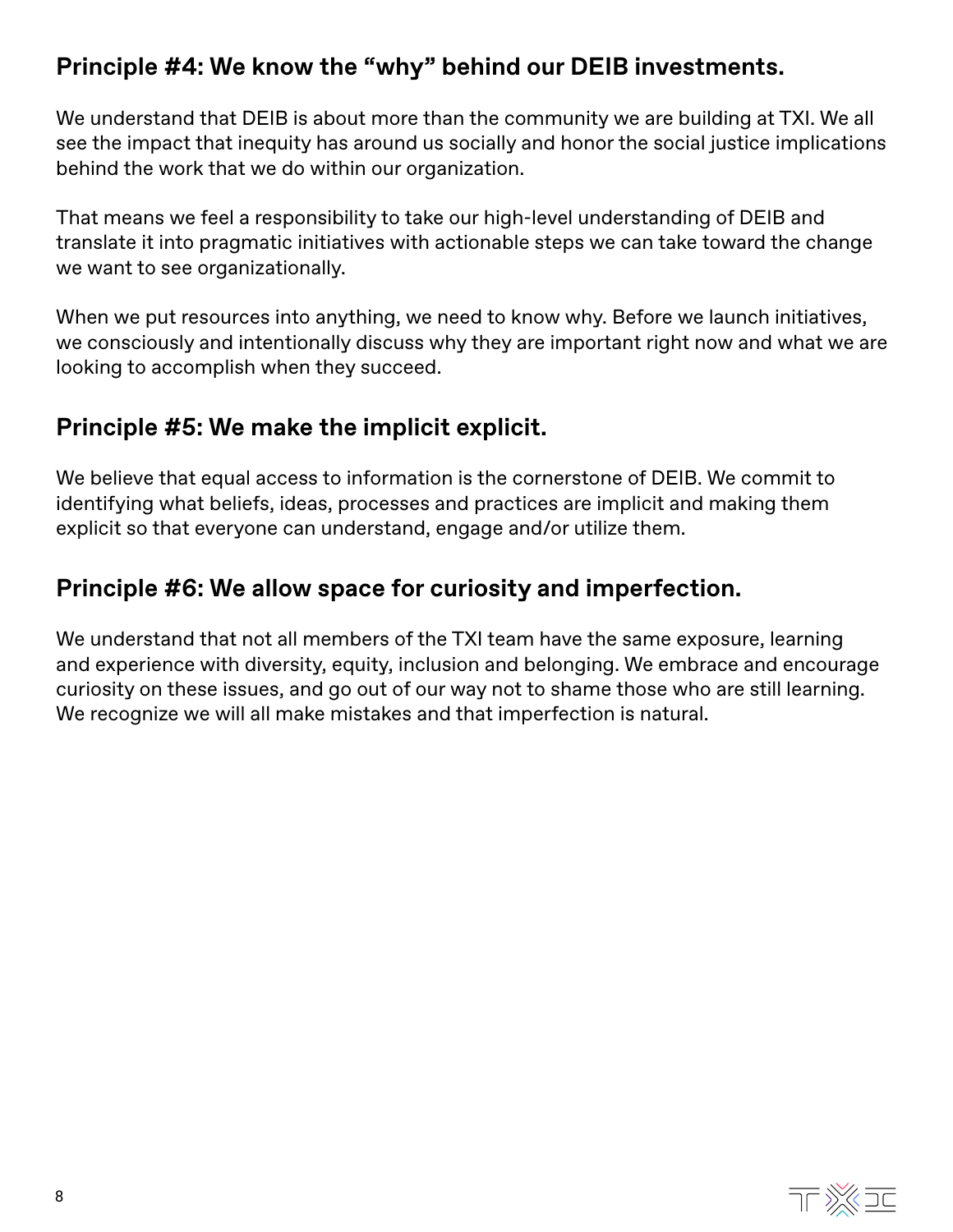## **2021 Initiatives**

### **What We Plan to Do**

In December of 2020 and January of 2021, a handful of TXI team members engaged in DEIB work came together with the help of external facilitators to intentionally ideate, design and develop three initiatives for the year that would promote diversity, inclusion, equity and belonging in the organization.

- Engage Community Organizations that Support the Three Pillars (Racial Justice, Disability Justice and Environmental Justice) **1**
- Conduct an Equity Audit **2**
- Apply an Equity Lens to Recruiting and Promotion **3**